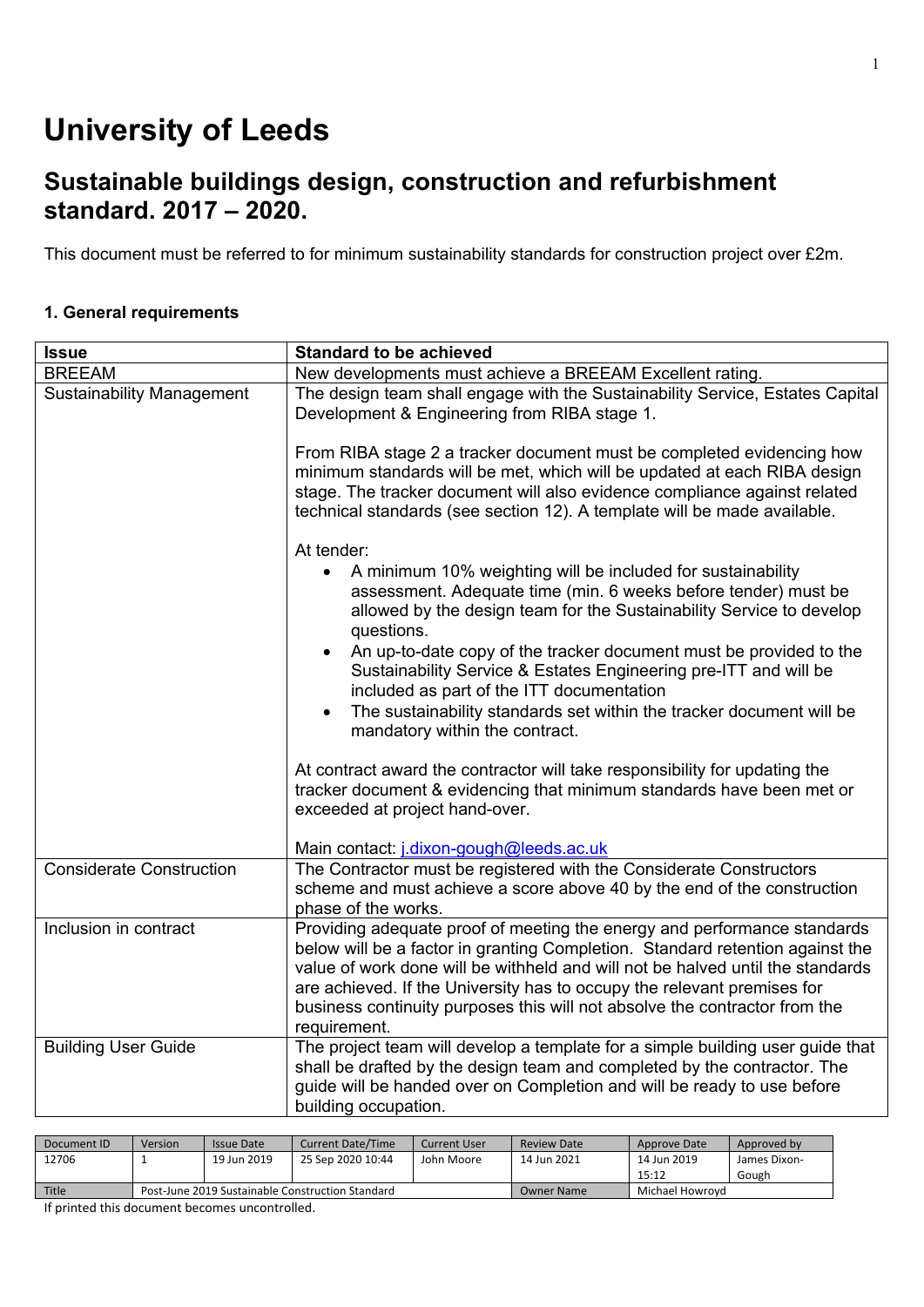|            | The guide shall include clear information on the use of controls & additional<br>sustainability information of use / interest to building users.                                                                                                                     |
|------------|----------------------------------------------------------------------------------------------------------------------------------------------------------------------------------------------------------------------------------------------------------------------|
|            | The quide will be in pdf or electronic format that can be e-mailed to users and<br>printed where necessary.                                                                                                                                                          |
| Living lab | The design team and / or contractor shall work with Sustainability Service to<br>seek opportunities to integrate sustainability related research, innovation and<br>education into the design and construction of projects in line with the Living<br>Lab Programme. |

#### **2. Energy efficiency and climate change mitigation**

| <b>Issue</b>            | <b>Standard to be achieved</b>                                                                                                                                                                                                                                                                                       |
|-------------------------|----------------------------------------------------------------------------------------------------------------------------------------------------------------------------------------------------------------------------------------------------------------------------------------------------------------------|
| Net Zero Carbon         | A decision will be taken at stage $1 - 2$ whether to target a Net Zero Carbon<br>building. If not, a clear trail of decision-making must be demonstrated and<br>documented.                                                                                                                                          |
|                         | If targeting a Net Zero Carbon building, these steps shall be followed:                                                                                                                                                                                                                                              |
|                         | Reductions in energy demand and consumption shall be prioritised<br>$\bullet$<br>over on-site and off-site generation.<br>On-site renewable energy consumption shall be prioritised over off-<br>$\bullet$<br>site generation.<br>Any off-site generation (if aiming for Net Zero Carbon) shall<br>$\bullet$         |
|                         | demonstrate additionally.                                                                                                                                                                                                                                                                                            |
|                         | If a Net Zero approach is agreed, all relevant standards must be updated in<br>the tracker.                                                                                                                                                                                                                          |
| Passivhaus              | A Passivhaus feasibility assessment should be completed at stage 1.                                                                                                                                                                                                                                                  |
|                         | If it is decided to adopt the Passivhaus Standard a Passivhaus<br>Designer/Consultant should be appointed from Stage 1. They will be retained<br>client-side for the duration of the project to guide the University on the<br>feasibility of full certification and monitor compliance against agreed<br>standards. |
|                         | All appropriate standards will be updated in the tracker if a Passivhaus<br>Standard is followed.                                                                                                                                                                                                                    |
| <b>Regulated Energy</b> | Office / teaching space: minimum standard of 40kWh/m <sup>2</sup> /yr                                                                                                                                                                                                                                                |
|                         | Research intensive building: target is less than 50 kWh/m <sup>2</sup> /yr (standard for<br>research intensive building to be agreed at stage 1 & signed off by Director of<br><b>Sustainability &amp; Deputy Director of Operations)</b>                                                                            |
|                         | Refurbishment (office / teaching space): minimum standard of 70 kWh/m <sup>2</sup> /yr                                                                                                                                                                                                                               |
|                         | Refurbishment (research intensive): target is less than 100 kWh/m <sup>2</sup> /yr<br>(standard for research intensive building to be agreed at stage 1 & signed off<br>by Director of Sustainability)                                                                                                               |
|                         |                                                                                                                                                                                                                                                                                                                      |

| Document ID | Version                                          | Issue Date  | <b>Current Date/Time</b> | <b>Current User</b> | <b>Review Date</b> | Approve Date    | Approved by  |
|-------------|--------------------------------------------------|-------------|--------------------------|---------------------|--------------------|-----------------|--------------|
| 12706       |                                                  | 19 Jun 2019 | 25 Sep 2020 10:44        | John Moore          | 14 Jun 2021        | 14 Jun 2019     | James Dixon- |
|             |                                                  |             |                          |                     |                    | 15:12           | Gough        |
| Title       | Post-June 2019 Sustainable Construction Standard |             |                          |                     | Owner Name         | Michael Howrovd |              |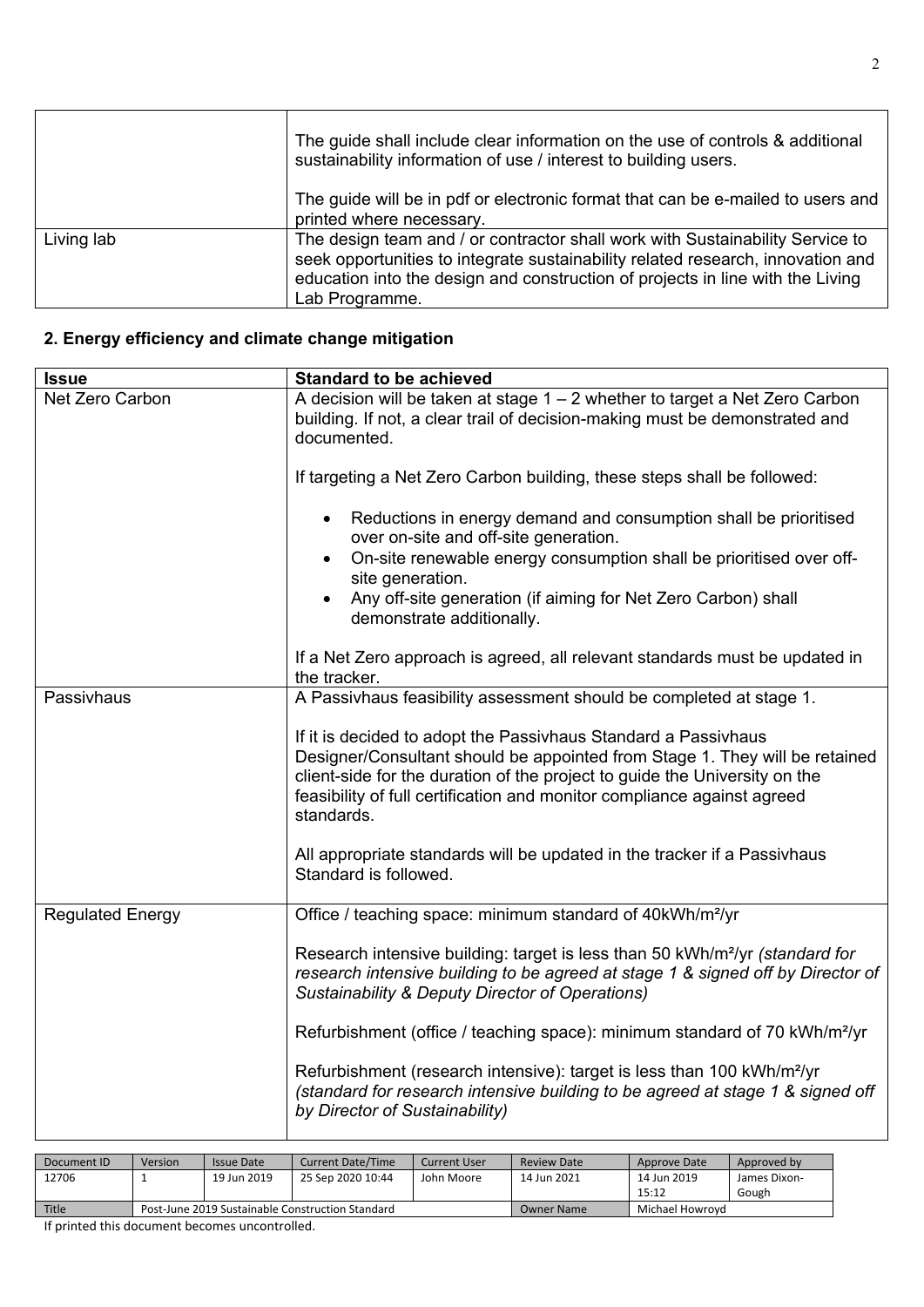|                                 | A copy of the BRUKL is to be provided to Engineering Services at Stage 3.                                                                                                                                                                                                                                      |
|---------------------------------|----------------------------------------------------------------------------------------------------------------------------------------------------------------------------------------------------------------------------------------------------------------------------------------------------------------|
| CO <sub>2</sub>                 | Office / teaching space: minimum standard of $15\text{kgCO}_2/\text{m}^2$<br>Research intensive building: target is less than $20\text{kgCO}_2/\text{m}^2$ (standard for<br>research intensive building to be agreed at stage 1 & signed off by Director of<br>Sustainability & Deputy Director of Operations) |
|                                 | A copy of the BRUKL is to be provided to Engineering Services at Stage 3.                                                                                                                                                                                                                                      |
| <b>EPC</b> rating               | New build: EPC A                                                                                                                                                                                                                                                                                               |
|                                 | Refurbishment (whole build): EPC B<br>Refurbishment (part of building): Notional EPC B                                                                                                                                                                                                                         |
| Partial refurbishment / Fit out | <b>EPCB</b>                                                                                                                                                                                                                                                                                                    |
|                                 |                                                                                                                                                                                                                                                                                                                |
|                                 | Any derogation of partial refurbishment standard must be signed off by<br>Director of Sustainability, Deputy Director of Operations & Deputy Director of<br>Development and only after whole-life costing completed on potential fabric,<br>lighting and service improvements.                                 |
| U values (new build)            | Roof: 0.10                                                                                                                                                                                                                                                                                                     |
|                                 | Installed window total U value: 0.85                                                                                                                                                                                                                                                                           |
|                                 | Floors: 0.10<br><b>Walls: 0.10</b>                                                                                                                                                                                                                                                                             |
| Passive Design                  | Passive techniques such as exposed thermal mass, solar shading and night                                                                                                                                                                                                                                       |
|                                 | time cooling should be used to avoid A/C, with emphasis on natural<br>ventilation.                                                                                                                                                                                                                             |
|                                 | A/C will not be allowed in office spaces. Any derogation from this must be<br>approved by Director of Sustainability, Deputy Director of Operations &<br>Deputy Director of Development.                                                                                                                       |
| U values (refurbishment)        | 20% improvement above building regulations where applicable e.g. required                                                                                                                                                                                                                                      |
|                                 | by consequential improvements.                                                                                                                                                                                                                                                                                 |
| Air Leakage                     | For new buildings the amount of air leakage shall be minimised to be below 2<br>m <sup>3</sup> /hr/m <sup>2</sup> @50Pa to reduce the building heating / cooling loads as per best<br>practice in CIBSE TM23.                                                                                                  |
|                                 | For refurbishments the amount of air leakage shall be minimised below 10<br>$m^3/hr/m^2$ .                                                                                                                                                                                                                     |
| <b>Whole Life Costing</b>       | Whole life costing will be completed by the project team on key elements that<br>are likely to have significant impact on energy use. This will include:                                                                                                                                                       |
|                                 | Fabric                                                                                                                                                                                                                                                                                                         |
|                                 | Fenestration                                                                                                                                                                                                                                                                                                   |
|                                 | Lighting                                                                                                                                                                                                                                                                                                       |
|                                 | Heating systems                                                                                                                                                                                                                                                                                                |
|                                 | Ventilation & LEV systems<br>Cooling                                                                                                                                                                                                                                                                           |
|                                 | Renewable energy                                                                                                                                                                                                                                                                                               |
|                                 | Controls                                                                                                                                                                                                                                                                                                       |
|                                 |                                                                                                                                                                                                                                                                                                                |
|                                 | BSRIA Whole Life costing methodology to be used. 30 year period for<br>services & 50 years for fabric.                                                                                                                                                                                                         |
|                                 |                                                                                                                                                                                                                                                                                                                |

| Document ID | Version                                          | Issue Date  | <b>Current Date/Time</b> | <b>Current User</b> | <b>Review Date</b> | Approve Date    | Approved by  |
|-------------|--------------------------------------------------|-------------|--------------------------|---------------------|--------------------|-----------------|--------------|
| 12706       |                                                  | 19 Jun 2019 | 25 Sep 2020 10:44        | John Moore          | 14 Jun 2021        | 14 Jun 2019     | James Dixon- |
|             |                                                  |             |                          |                     |                    | 15:12           | Gough        |
| Title       | Post-June 2019 Sustainable Construction Standard |             |                          |                     | <b>Owner Name</b>  | Michael Howrovd |              |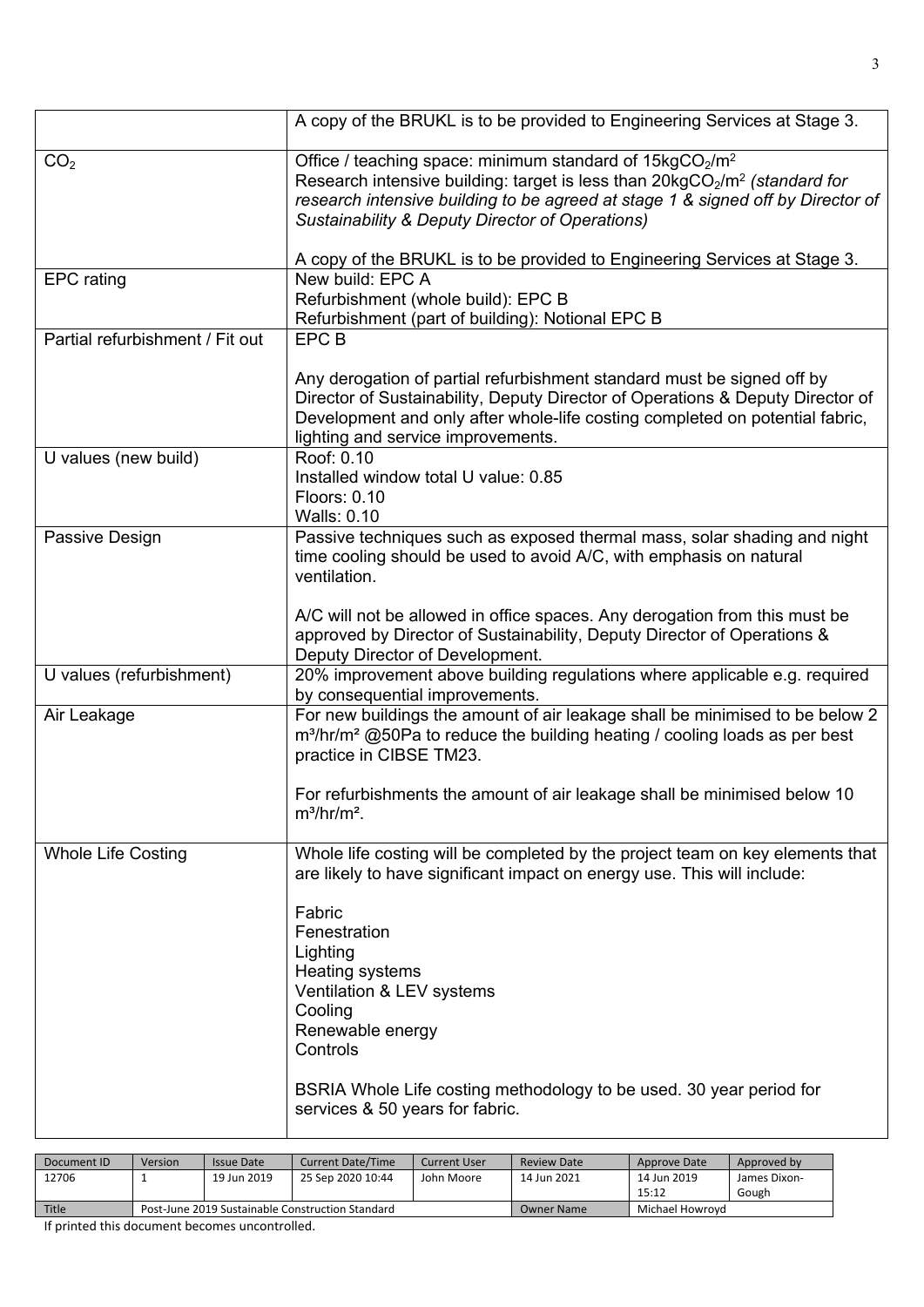|                                                 | Where value engineering is being considered the whole life cost analysis<br>must form part of the decision process.                                                                                                                                               |
|-------------------------------------------------|-------------------------------------------------------------------------------------------------------------------------------------------------------------------------------------------------------------------------------------------------------------------|
| Low & Zero Carbon (LZC)<br>feasibility          | A LZC report will be completed by stage 2. Report to be signed off by Deputy<br>Director of Sustainability and Deputy Director of Operations, who will agree<br>LZC technologies to be taken to stage 3.                                                          |
| TM54 operational energy<br>performance          | TM54 analysis should be completed at RIBA stage 2, to estimate operational<br>energy performance & identify potential improvement areas.                                                                                                                          |
| Process & plug in load (client<br>expectations) | There is an expectation that future occupants will support low carbon design<br>by reducing plug in process load. Items such as personal fridges, kettles,<br>printers, electric heaters and personal A/C must not be moved into a newly<br>refurbished building. |
|                                                 | Any equipment purchased as part of the project or move should be high<br>efficiency e.g. fridge A+++.                                                                                                                                                             |
|                                                 | Electronic display equipment used for promotion / communication purposes<br>should be minimised to reduced energy and associated resource impacts.                                                                                                                |
|                                                 | Any opportunity to improve energy efficiency related to research equipment<br>must be actively considered.                                                                                                                                                        |
| <b>Future Climate Adaptability</b>              | A 20% increase in service riser capacity should be factored into the design to<br>account for future increases in requirements.                                                                                                                                   |

## **3. Sustainable use of Water**

| <b>Issue</b>                      | <b>Standard to be Achieved</b>                                                |
|-----------------------------------|-------------------------------------------------------------------------------|
| <b>Improving Water Efficiency</b> | Designer/contractor must adhere to University Water Standards / guidance.     |
|                                   |                                                                               |
|                                   | This is to be achieved through the use of dual flush WCs, percussion low flow |
|                                   | taps, automatic flow regulators and the design of systems etc.                |
| Rainwater harvesting              | Rainwater harvesting must be assessed as part of the design process.          |
| <b>Flood Risk from Surface</b>    | Sustainable urban drainage (SUDS) solutions shall be assessed for potential   |
| Runoff                            | use in design.                                                                |
| Landscaping permeability          | Landscaping should be designed to reduce surface water run-off & maximise     |
|                                   | green infrastructure, with aim to reduce surface water run-off.               |

### **4. Minimise use of materials and optimise sustainable sourcing**

|                         |         |                   | <b>Standard to be achieved</b>                                                                                                                                     |                     |                    |                     |              |  |  |
|-------------------------|---------|-------------------|--------------------------------------------------------------------------------------------------------------------------------------------------------------------|---------------------|--------------------|---------------------|--------------|--|--|
| <b>Issue</b>            |         |                   |                                                                                                                                                                    |                     |                    |                     |              |  |  |
| <b>Plastic</b>          |         |                   | The design team should carry out an assessment at stage 3 to identify<br>opportunities to reduce single use plastic on site.                                       |                     |                    |                     |              |  |  |
|                         |         |                   | The contractor will submit a plan at tender stage to demonstrate methods for<br>reducing single use plastic on site during construction.                           |                     |                    |                     |              |  |  |
| <b>Recycled Content</b> |         |                   | A minimum 30% recycled content by weight. This can include:                                                                                                        |                     |                    |                     |              |  |  |
|                         |         |                   | Any aggregate used within the site<br><b>Building blocks</b><br>Recycled content within Cement<br>Fixtures & fittings including carpet<br>$\overline{\phantom{a}}$ |                     |                    |                     |              |  |  |
| Document ID             | Version | <b>Issue Date</b> | <b>Current Date/Time</b>                                                                                                                                           | <b>Current User</b> | <b>Review Date</b> | <b>Approve Date</b> | Approved by  |  |  |
|                         |         |                   |                                                                                                                                                                    |                     |                    |                     |              |  |  |
| 12706                   |         | 19 Jun 2019       | 25 Sep 2020 10:44                                                                                                                                                  | John Moore          | 14 Jun 2021        | 14 Jun 2019         | James Dixon- |  |  |

| 12706        | 19 Jun 2019 | 25 Sep 2020 10:44                                | John Moore | 14 Jun 2021 | 14 Jun 2019<br>15:12 | James Dixon-<br>Gough |
|--------------|-------------|--------------------------------------------------|------------|-------------|----------------------|-----------------------|
| <b>Title</b> |             | Post-June 2019 Sustainable Construction Standard |            | Owner Name  | Michael Howrovd      |                       |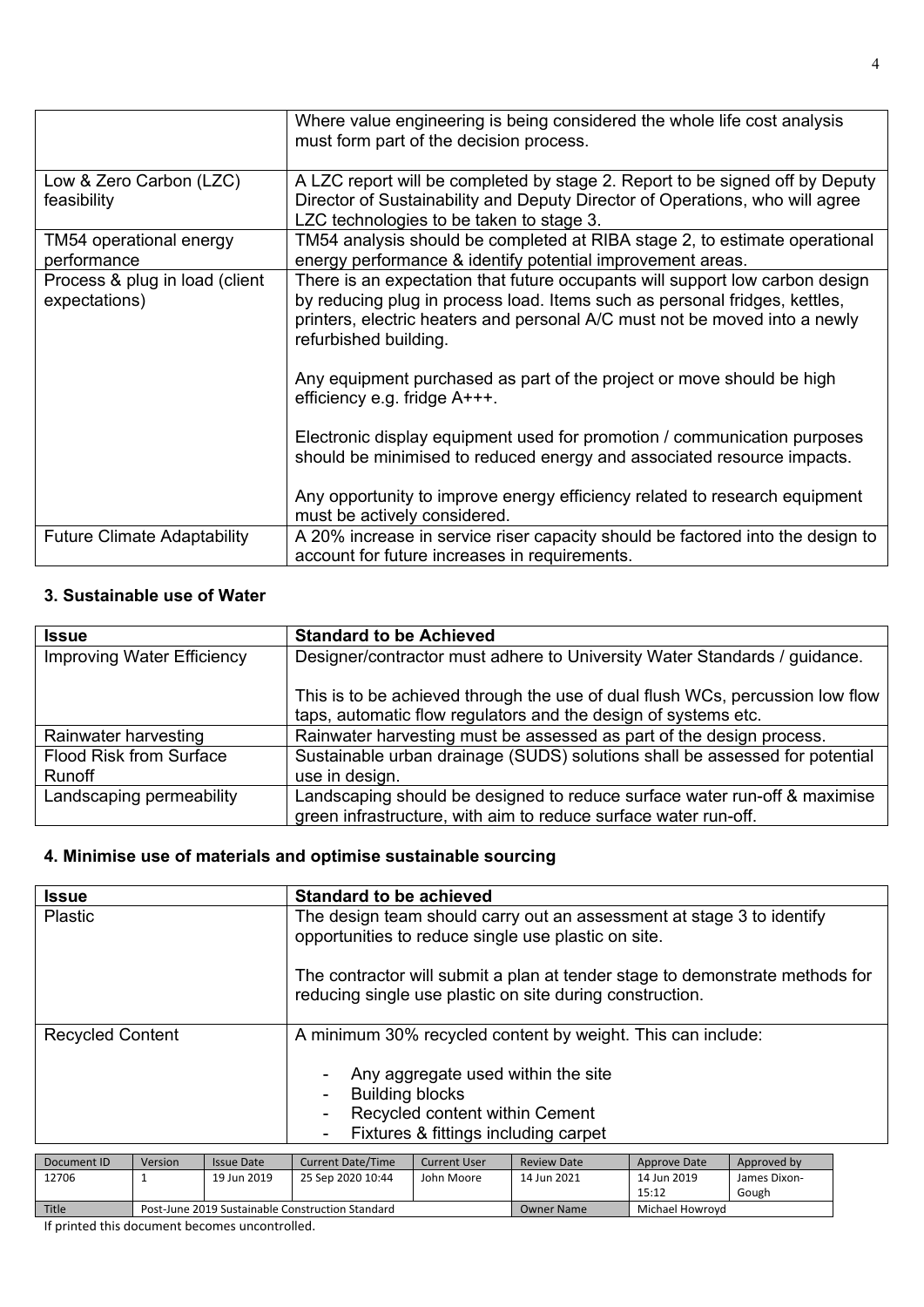|                                                                    | Plasterboard or equivalent                                                                                                                                                                                                                                                                                                                                                                                                                                                             |
|--------------------------------------------------------------------|----------------------------------------------------------------------------------------------------------------------------------------------------------------------------------------------------------------------------------------------------------------------------------------------------------------------------------------------------------------------------------------------------------------------------------------------------------------------------------------|
|                                                                    | Furniture                                                                                                                                                                                                                                                                                                                                                                                                                                                                              |
|                                                                    | <b>Steel Beams</b>                                                                                                                                                                                                                                                                                                                                                                                                                                                                     |
|                                                                    |                                                                                                                                                                                                                                                                                                                                                                                                                                                                                        |
| Sourcing of Basic Building<br>elements                             | All the main elements of the building must obtain an A rating from the Green<br>Guide to Specification.                                                                                                                                                                                                                                                                                                                                                                                |
|                                                                    | Recycled content should be used where practical. The design team is<br>expected to highlight materials in the specification that will include recycled<br>content.                                                                                                                                                                                                                                                                                                                     |
|                                                                    | All timber must by FSC or equivalent certified.                                                                                                                                                                                                                                                                                                                                                                                                                                        |
|                                                                    | Quarried materials (e.g. stone, concrete etc) will be certified to BES 6001.                                                                                                                                                                                                                                                                                                                                                                                                           |
|                                                                    | By stage 2 a summary of how this will be met must be completed within the<br>tracker document, including how this has influenced design and material<br>specification.                                                                                                                                                                                                                                                                                                                 |
|                                                                    | By stage 3 there must be a detailed response on how this requirement is<br>being met within the tracker document.                                                                                                                                                                                                                                                                                                                                                                      |
| Embodied Carbon in design<br>and construction.                     | An early stage assessment should be completed to establish a baseline<br>carbon estimate for the project, to integrate whole life carbon into the design<br>process and to identify carbon reduction potential while there is significant<br>capacity to influence decisions.                                                                                                                                                                                                          |
|                                                                    | A whole life carbon assessment must be carried out before the<br>commencement of the technical design (RIBA Stage 4 or equivalent) of the<br>project.                                                                                                                                                                                                                                                                                                                                  |
|                                                                    | At least one other whole life carbon assessment will be conducted after<br>practical completion to represent the 'as built' carbon position                                                                                                                                                                                                                                                                                                                                            |
|                                                                    | The 'Whole life carbon assessment for the built environment: RICS<br>professional statement, UK' will be followed to complete the steps outlined<br>above.                                                                                                                                                                                                                                                                                                                             |
| Sourcing of Secondary<br><b>Building and Finishing</b><br>Elements | The majority of materials in the secondary building and finishing elements<br>shall be responsibly sourced.                                                                                                                                                                                                                                                                                                                                                                            |
|                                                                    | This means:                                                                                                                                                                                                                                                                                                                                                                                                                                                                            |
|                                                                    | Low and VOC free products<br>$\bullet$<br>All timber must be FSC or equivalent certified<br>$\bullet$<br>Made of recycled materials where appropriate (design team to<br>$\bullet$<br>highlight & specify elements that should include recycled content)<br>Consideration of future re-use or recycling of materials and avoiding<br>$\bullet$<br>use of composite materials<br>Materials are EMS certified (ISO14001, EMAS) for their manufacture<br>$\bullet$<br>and key supply base |
|                                                                    | By stage 2 a summary of how this will be met must be completed within the                                                                                                                                                                                                                                                                                                                                                                                                              |

| Document ID | Version                                          | Issue Date                                     | <b>Current Date/Time</b> | <b>Current User</b> | <b>Review Date</b> | Approve Date | Approved by  |
|-------------|--------------------------------------------------|------------------------------------------------|--------------------------|---------------------|--------------------|--------------|--------------|
| 12706       |                                                  | 19 Jun 2019<br>25 Sep 2020 10:44<br>John Moore |                          |                     |                    | 14 Jun 2019  | James Dixon- |
|             |                                                  |                                                |                          |                     | 15:12              | Gough        |              |
| Title       | Post-June 2019 Sustainable Construction Standard |                                                |                          | <b>Owner Name</b>   | Michael Howrovd    |              |              |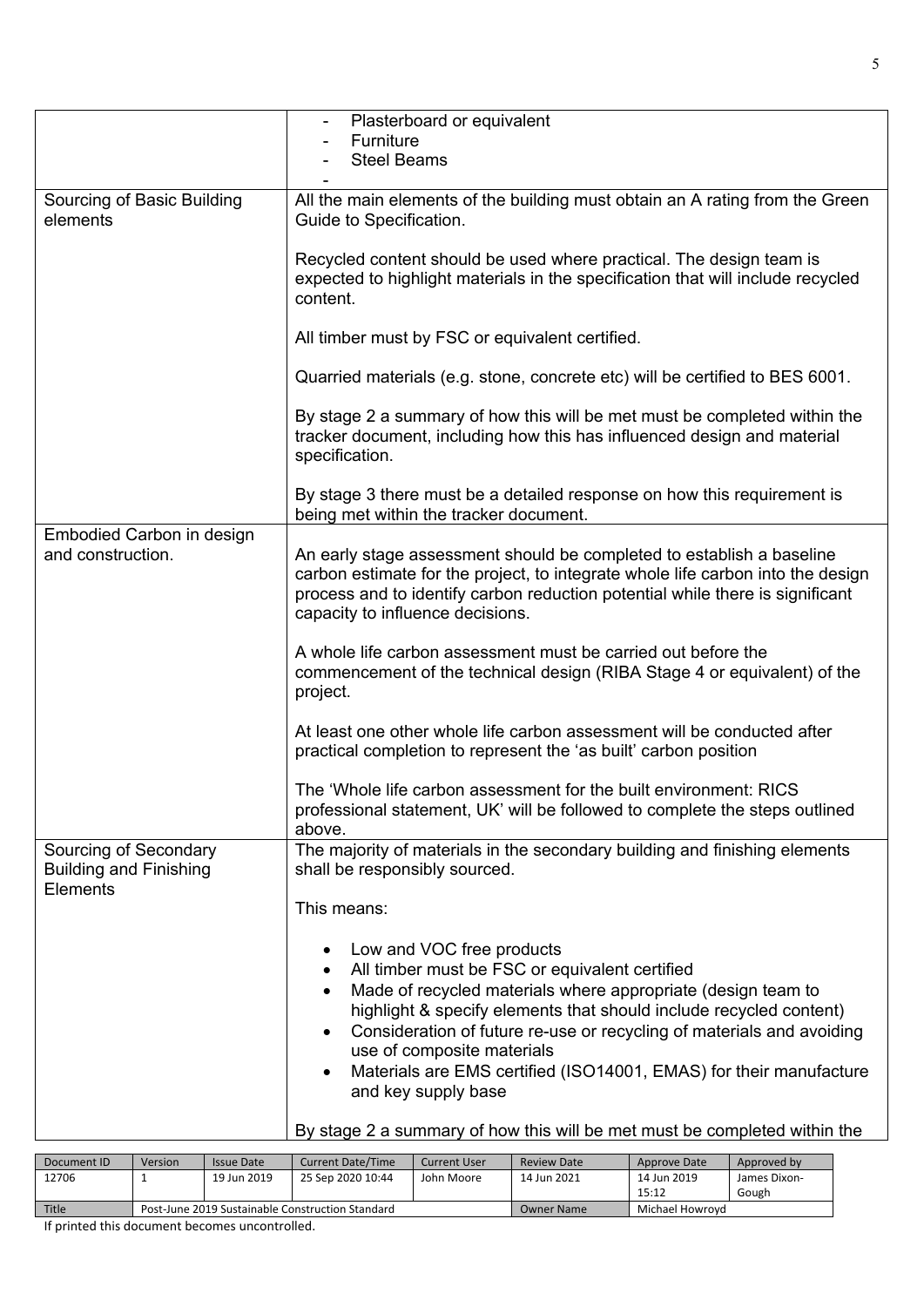| tracker document, including how this has influenced design and material<br>specification.                         |
|-------------------------------------------------------------------------------------------------------------------|
| By stage 3 there must be a detailed response on how this requirement is<br>being met within the tracker document. |

### **5. Enhancing connectivity and sustainable transport**

| <b>Issue</b>                         | <b>Standard to be achieved</b>                                                                                                                                                                                                                                                                                                                                                                                          |
|--------------------------------------|-------------------------------------------------------------------------------------------------------------------------------------------------------------------------------------------------------------------------------------------------------------------------------------------------------------------------------------------------------------------------------------------------------------------------|
| <b>Travel Plan</b>                   | Development must refer to University Travel Plan and ensure that it meets its<br>key objectives. Sustainability must be contacted at beginning of<br>development.                                                                                                                                                                                                                                                       |
| Reducing the Need for Travel         | Ensure that at least one meeting room in the building is suitable for video-<br>conferencing.                                                                                                                                                                                                                                                                                                                           |
| <b>Cycling Routes and Facilities</b> | Appropriate level of cycle parking aligned to travel plan cycling targets to be<br>incorporated into development for new build and for refurbishments. Location<br>and numbers must be agreed and signed off by the Sustainability Service.<br>Showers with changing/drying areas & lockers as appropriate must be<br>provided for the use of cyclists and walkers in all new developments and<br>major refurbishments. |
|                                      | There must be a net gain in cycle parking due to the development.                                                                                                                                                                                                                                                                                                                                                       |

### **6. Minimise Occupancy Waste / Maximise Re-use and Recycling**

| <b>Issue</b>                                | <b>Standard to be achieved</b>                                                                                                   |
|---------------------------------------------|----------------------------------------------------------------------------------------------------------------------------------|
| Waste management<br>throughout construction | Site Waste Management Plans must be produced and shall include<br>reduce/reuse/recycling targets that incorporate best practice. |
|                                             | Capital projects must achieve a minimum 90% recycling rate.                                                                      |
| Waste management in use                     | Design team must agree internal and external waste & recycling sites with<br><b>Cleaning Services Manager.</b>                   |
| Re-use of materials                         | The designer/contractor must look for opportunities to re-use within the<br>development and report on progress.                  |

#### **7. Biodiversity / landscaping**

| <b>Issue</b>                                                                             | <b>Standard to be achieved</b>                                                                                                                                    |
|------------------------------------------------------------------------------------------|-------------------------------------------------------------------------------------------------------------------------------------------------------------------|
| Improving biodiversity on<br>University owned sites                                      | All developments must have a net-positive impact on University biodiversity<br>and compliment the University Biodiversity Standard and associated action<br>plan. |
|                                                                                          | Landscape design must be developed in collaboration with and signed off by<br>Head of Grounds & Sustainability Service.                                           |
| Tree management                                                                          | Any trees within the site boundary or likely to be affected by traffic must be<br>protected with a fenced boundary in accordance with BS 5837.                    |
| المناصر<br>$\mathbf{r}$ , $\mathbf{r}$ , $\mathbf{r}$ , $\mathbf{r}$ , $\mathbf{r}$<br>. | $\begin{array}{ccc} \n\end{array}$<br>$\mathbf{r}$ . The set of $\mathbf{r}$<br>$\sim$ $\sim$ $\sim$ $\sim$<br>$\sim$ $\sim$ $\sim$ $\sim$ $\sim$ $\sim$          |

| Document ID | Version                                          | Issue Date                                     | <b>Current Date/Time</b> | <b>Current User</b> | <b>Review Date</b> | Approve Date | Approved by  |
|-------------|--------------------------------------------------|------------------------------------------------|--------------------------|---------------------|--------------------|--------------|--------------|
| 12706       |                                                  | 19 Jun 2019<br>25 Sep 2020 10:44<br>John Moore |                          |                     |                    | 14 Jun 2019  | James Dixon- |
|             |                                                  |                                                |                          |                     |                    | 15:12        | Gough        |
| Title       | Post-June 2019 Sustainable Construction Standard |                                                |                          | <b>Owner Name</b>   | Michael Howrovd    |              |              |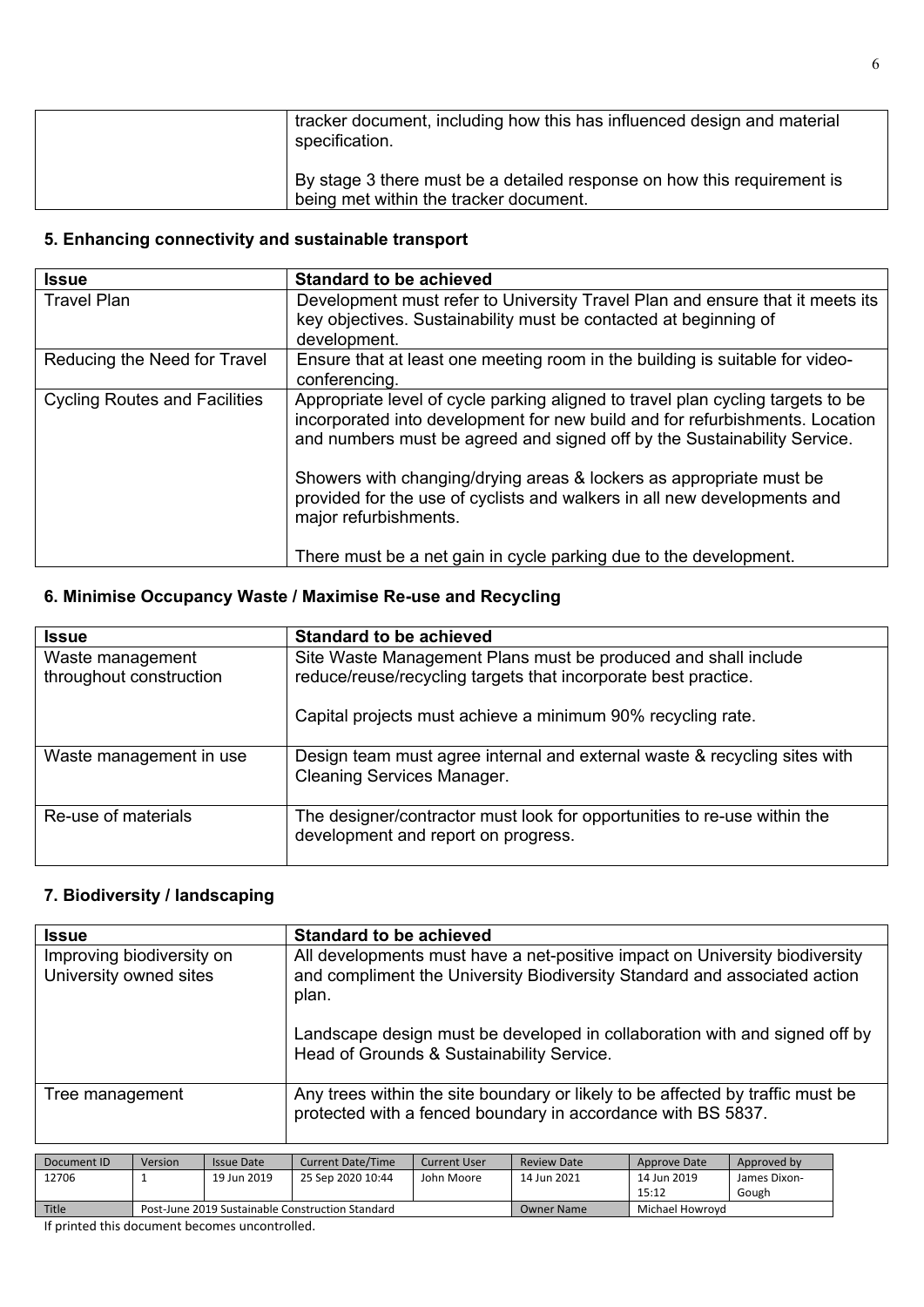| and the Sustainability Service. |
|---------------------------------|
|---------------------------------|

#### **8. Wellness**

| <b>Issue</b>                  | <b>Standard to be assessed</b>                                                                                               |
|-------------------------------|------------------------------------------------------------------------------------------------------------------------------|
| <b>Well Building Standard</b> | Assess Well-being Standard criteria for inclusion in the project and define<br>which criteria will be included from stage 2. |
|                               | As a minimum, 3 of the 'mind' pre-conditions must be achieved.                                                               |

# **9. Construction impacts**

| <b>Issue</b>          | <b>Standard to be achieved</b>                                                                                                                        |
|-----------------------|-------------------------------------------------------------------------------------------------------------------------------------------------------|
| Energy & carbon       | The contractor will report on site based carbon emissions, electricity and<br>water consumption and will provide a total figure at project hand over. |
|                       | Transport emissions shall be provided only if calculated by contractors as<br>part of own sustainability reporting.                                   |
| <b>HGV</b> deliveries | HGV deliveries onto site should be following the CLOCS Standard for<br><b>Construction Logistics</b><br>or                                            |
|                       | working to implement the standard within its supply chain over the lifetime of<br>the contract.                                                       |

#### **10. Social and economic value**

| <b>Issue</b>                           | <b>Standard to be achieved</b>                                                                                                                          |
|----------------------------------------|---------------------------------------------------------------------------------------------------------------------------------------------------------|
| New entrants and skills                | The contractor will ensure that targets are agreed on the following at                                                                                  |
| development                            | contract award and that final numbers are reported at project handover:                                                                                 |
|                                        | 1) School/College/University site visits (no. of visits)                                                                                                |
|                                        | 2) School/college workshops (no. of workshops)                                                                                                          |
|                                        | 3) Work experience under 18 years (no. of placements)                                                                                                   |
|                                        | 4) Work experience 18+ years (no. of placements)                                                                                                        |
|                                        | 5) Apprentices existing (no. of person weeks)                                                                                                           |
|                                        | 6) Apprentices project initiated (no. of persons)                                                                                                       |
|                                        | 7) Project Initiated Higher Level Skills- (no. of persons recruited)                                                                                    |
|                                        | 8) Progression into employment (no. of persons)                                                                                                         |
| Sourcing materials supplied<br>locally | All developments must target sourcing at least 40% of the total value of the<br>building's materials from local suppliers (defined as within 40 miles). |

#### **11. Post occupancy**

| <b>Issue</b> |                                                  |                   | <b>Standard to be achieved</b> |                    |                   |                      |                       |  |
|--------------|--------------------------------------------------|-------------------|--------------------------------|--------------------|-------------------|----------------------|-----------------------|--|
| Document ID  | Version                                          | <b>Issue Date</b> | <b>Current Date/Time</b>       | <b>Review Date</b> | Approve Date      | Approved by          |                       |  |
| 12706        |                                                  | 19 Jun 2019       | 25 Sep 2020 10:44              | John Moore         | 14 Jun 2021       | 14 Jun 2019<br>15:12 | James Dixon-<br>Gough |  |
| Title        | Post-June 2019 Sustainable Construction Standard |                   |                                |                    | <b>Owner Name</b> | Michael Howrovd      |                       |  |